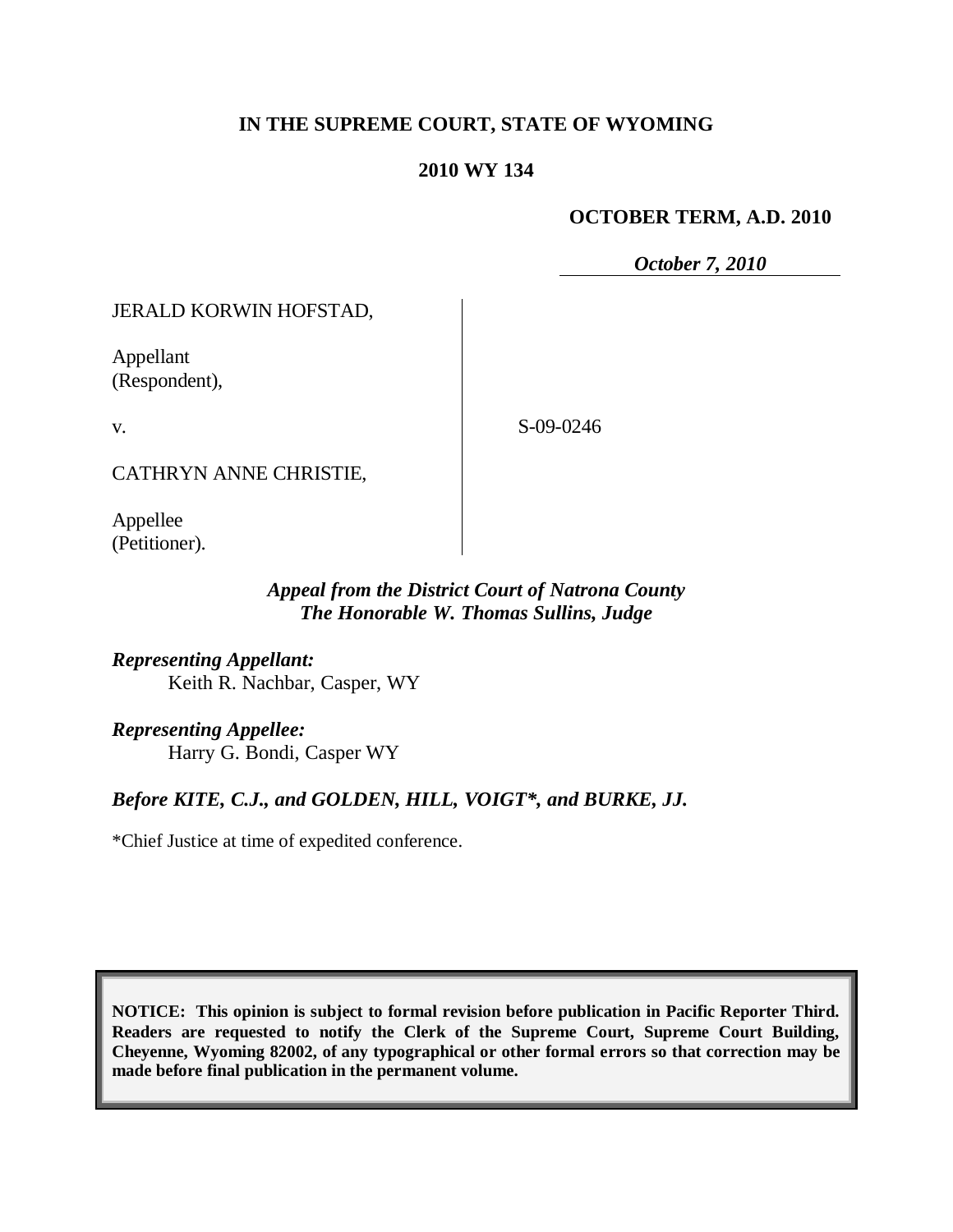**HILL,** Justice.

[¶1] Appellant Jerald Korwin Hofstad challenges the district court's judgment equally partitioning a home owned by him and Appellee Cathryn Anne Christie as tenants in common. We affirm.

#### **ISSUES**

[¶2] Mr. Hofstad lists four issues:

1. Did the district court below commit reversible error when it applied Alaska and Montana law and treated an unmarried couple as family members for purposes of dividing real property owned jointly as tenants in common?

2. Did the district court below commit reversible error when it found unequal contributions toward the purchase price of the property, there was no specific evidence of a gift, and yet the district court presumed that a gift of the excess contribution was intended?

3. Did the district court below improperly assign the burden of proof to the donor to prove the negative – that no gift was made?

4. Where there was no family relationship, and no specific evidence of any intended gift, should the property be divided according to the proven unequal contributions of the parties?

### **FACTS**

[¶3] From February of 1996 to July of 2007, Mr. Hofstad and Ms. Christie were involved in a relationship and lived together for extended periods of time, but never married. However, their relationship produced twin boys born in 1996. The couple and their children, including five children from Mr. Hofstad"s prior relationship, lived together in Casper from 1998 to 2005. Their home, located on Monument Road, was owned alone by Mr. Hofstad.

[¶4] In 2005, Hofstad decided to purchase a new home in Casper located at 1120 Donegal Street. At the time he entered into the contract on the Donegal home, he and Ms. Christie were separated. However, in April of 2005, the parties reconciled, and the warranty deed of the Donegal home conveyed the property to "Jerald K. Hofstad and Cathryn Anne Christie, grantee(s)." Mr. Hofstad paid the down payment, the closing costs, and entered into the loan obligation for the Donegal home. He used \$124,053.15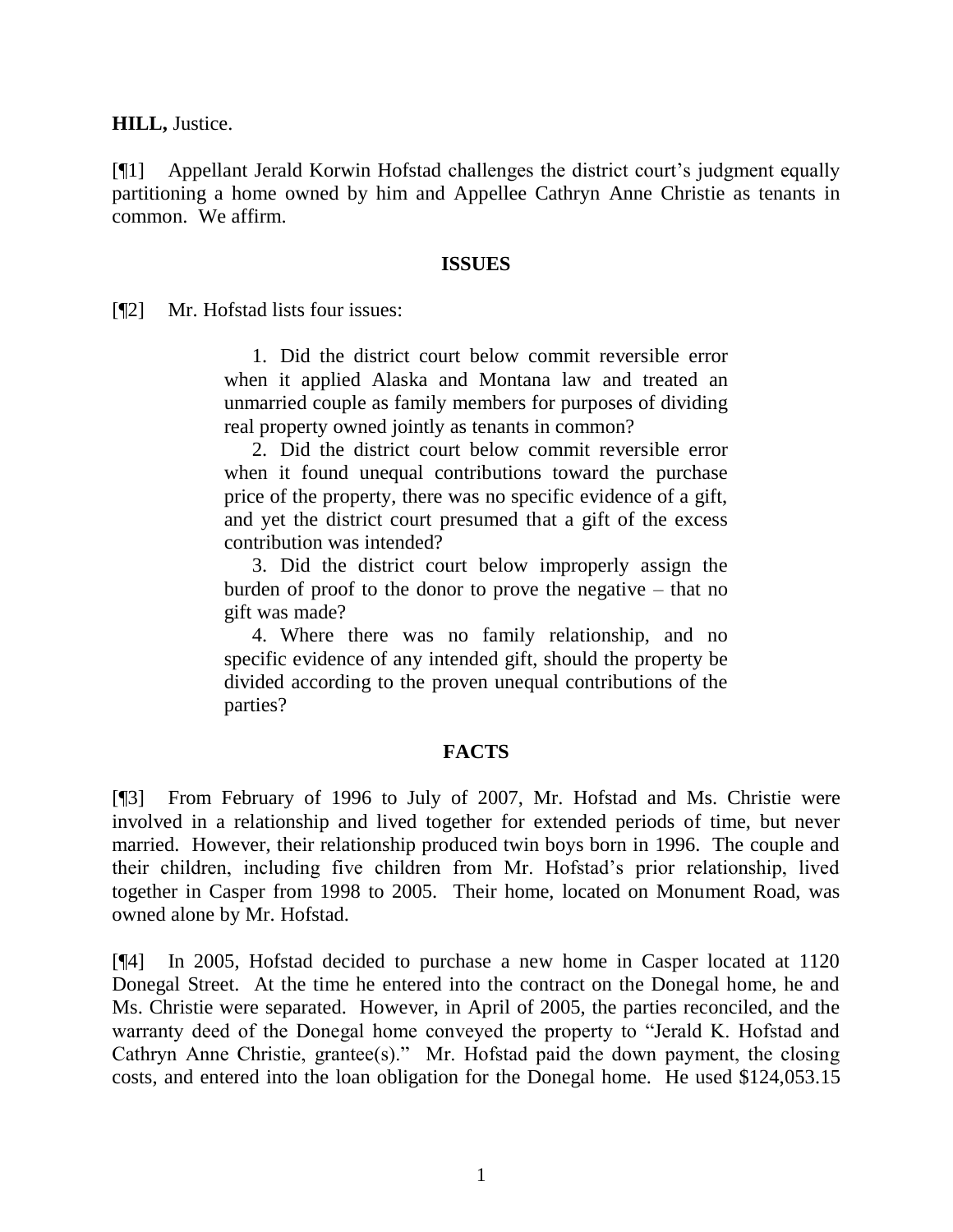from the sale of the Monument Road home, which was sold in May of 2005, to pay down the mortgage on the Donegal home.

[¶5] From May of 2005 until July of 2007, the parties and their children lived in the Donegal home. Mr. Hofstad paid all mortgage payments and utilities. Christie contributed to various improvements and was the homemaker of the home. In July of 2007, Christie moved out of the Donegal home.

[¶6] In December of 2007, Christie filed suit seeking partition of the Donegal home. After a bench trial, the court ruled that the home should be partitioned equally. The court reasoned that although Mr. Hofstad and Christie contributed unequal monetary amounts to the Donegal home, with Mr. Hofstad contributing substantially more money than Ms. Christie, Mr. Hofstad nevertheless failed to prove that there was not a family relationship or donative intent. Ms. Christie was awarded \$70,767.40, one-half of the home"s equity. Mr. Hofstad appealed that decision.

### **STANDARD OF REVIEW**

[¶7] When a matter is tried to the district court sitting without a jury, our standard of review is as follows:

> Following a bench trial**,** this court reviews a district court"s findings and conclusions using a clearly erroneous standard for the factual findings and a *de novo* standard for the conclusions of law. *Piroschak v. Whelan*, 2005 WY 26, ¶ 7, 106 P.3d 887, 890 (Wyo. 2005) (citing *Hansuld v. Lariat Diesel Corp*., 2003 WY 165, ¶ 13, 81 P.3d 215, 218 (Wyo.2003) and *Rennard v. Vollmar*, 977 P.2d 1277, 1279 (Wyo.1999)).

The factual findings of a judge are not entitled to the limited review afforded a jury verdict. While the findings are presumptively correct, the appellate court may examine all of the properly admissible evidence in the record. Due regard is given to the opportunity of the trial judge to assess the credibility of the witnesses, and our review does not entail re-weighing disputed evidence. Findings of fact will not be set aside unless they are clearly erroneous. A finding is clearly erroneous when, although there is evidence to support it, the reviewing court on the entire evidence is left with the definite and firm conviction that a mistake has been committed.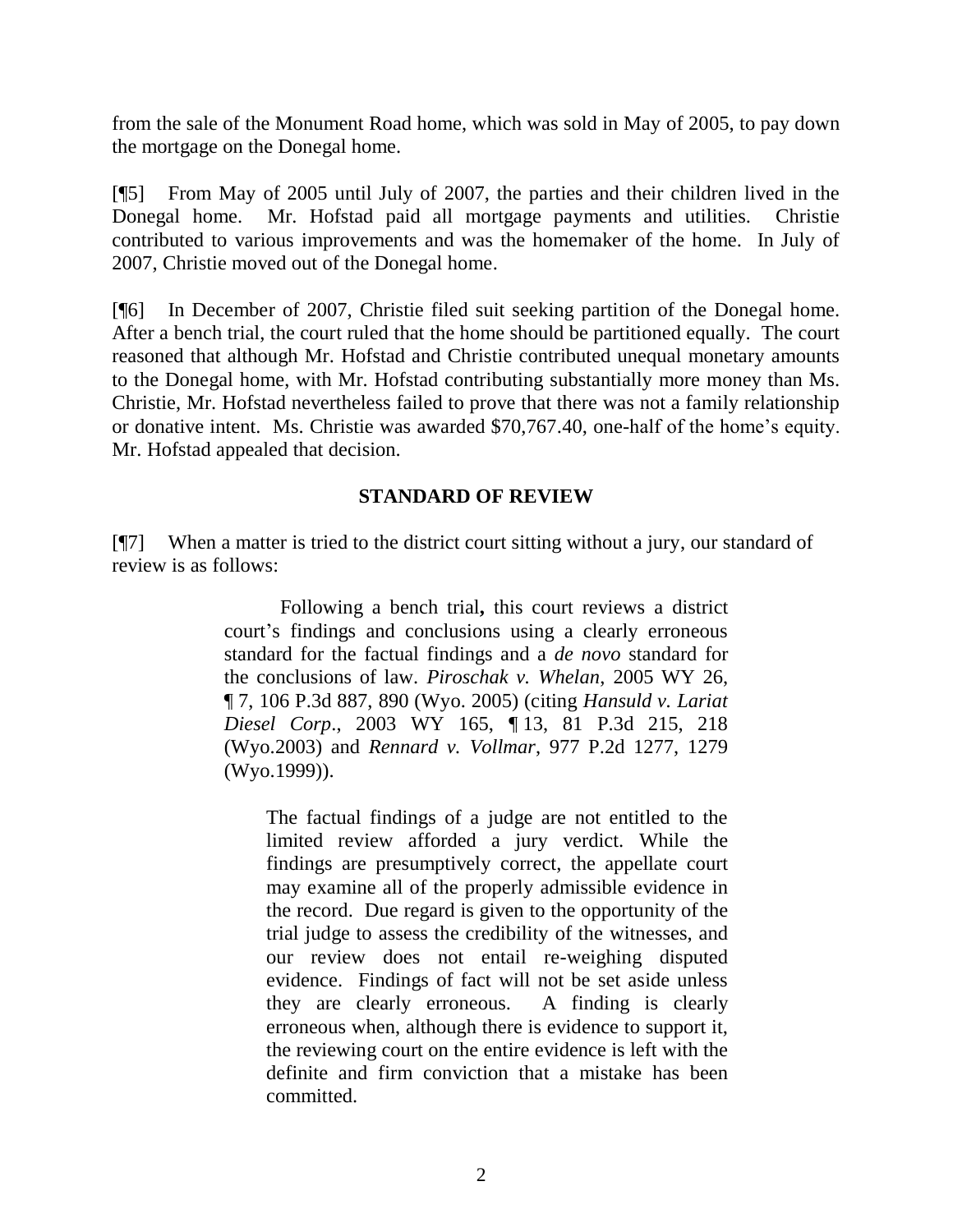*Piroschak*, ¶ 7, 106 P.3d at 890. Findings may not be set aside because we would have reached a different result. *Harber v. Jensen*, 2004 WY 104, ¶ 7, 97 P.3d 57, 60 (Wyo.2004). Further,

we assume that the evidence of the prevailing party below is true and give that party every reasonable inference that can fairly and reasonably be drawn from it. We do not substitute ourselves for the trial court as a finder of facts; instead, we defer to those findings unless they are unsupported by the record or erroneous as a matter of law.

*Id.* (quotation marks omitted).

*Belden v. Thorkildsen*, 2007 WY 68, ¶ 11, 156 P.3d 320, 323 (Wyo. 2007).

*Garwood v. Garwood*, 2008 WY 129, ¶ 16, 194 P.3d 319, 325 (Wyo. 2008).

#### **DISCUSSION**

[¶8] It is widely accepted that, "if the instrument does not specify the shares of each cotenant, it will be presumed that they take equal, undivided interests." *Bixler v. Oro Management,* 2004 WY 29, ¶ 19, 86 P.3d 843, 850 (Wyo. 2004); see also 20 Am.Jur. 2d *Cotenancy and Joint Ownership* § 121 (1995). However, this presumption may be rebutted by parol evidence, such as proof that the co-tenants contributed unequal amounts toward the purchase price of the property, and there is neither a family relationship among the co-tenants nor any evidence of donative intent on the part of those who contributed more than their pro rata amounts toward the purchase price. *Bixler*, ¶ 19, 86 P.3d at 850 (citations omitted); see also *D.M. v. D.A.*, 885 P.2d 94, 96 (Alaska 1994). See *Lawrence v. Harvey*, 607 P.2d 551, 556-57 (Mont. 1980).

[¶9] In the instant case, both parties agree that the Donegal property is held by them as tenants in common, inasmuch as the warranty deed did not specify a joint tenancy. Also, both parties agree with the district court's assessment that Mr. Hofstad contributed a substantially greater financial amount. Having established that the parties are tenants in common, but that Mr. Hofstad contributed substantially more money than Ms. Christie towards the property, we are faced with considering whether there is either evidence of a family relationship or evidence of donative intent on the part of Mr. Hofstad, or lack thereof.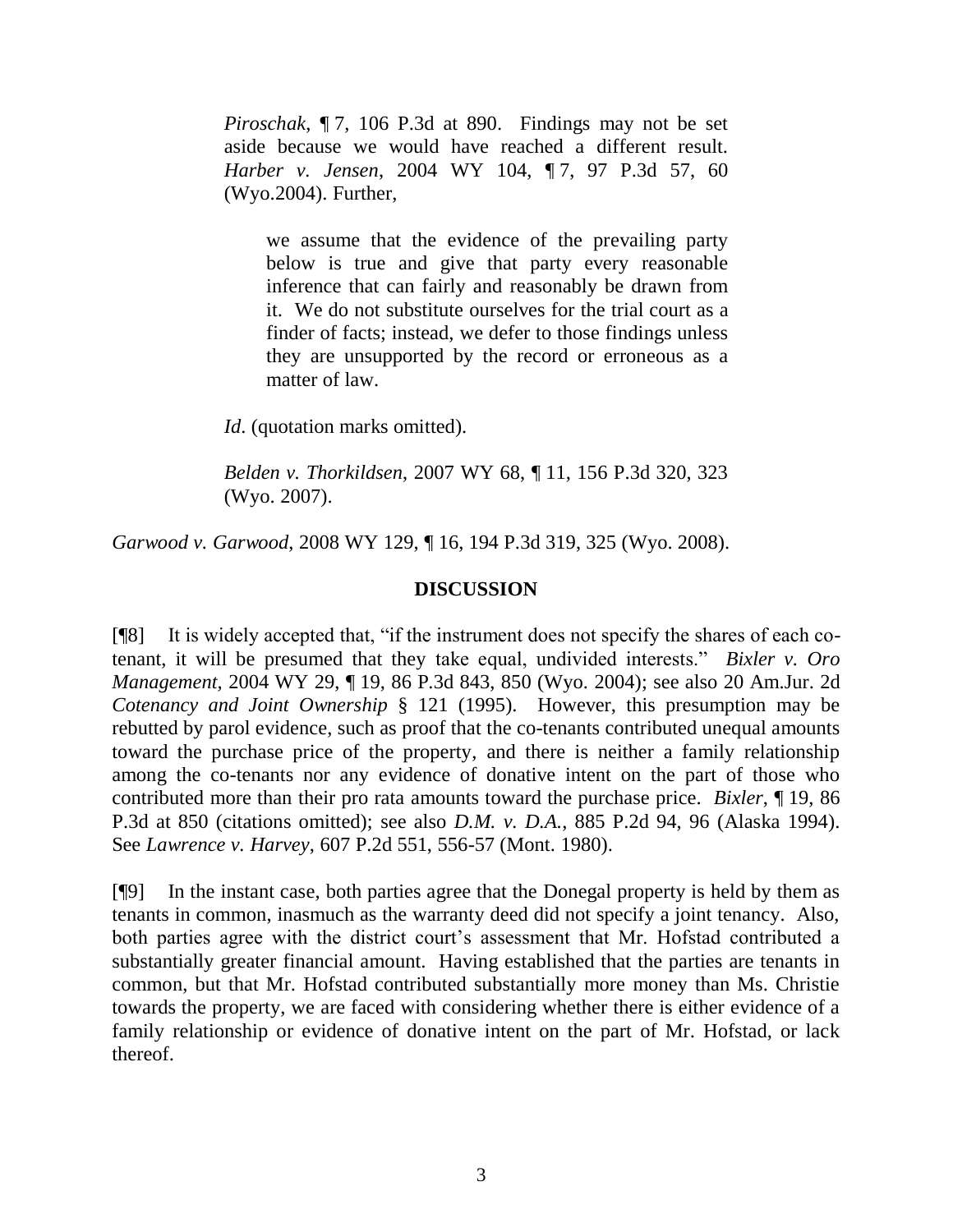[¶10] First, we consider the more difficult of the two questions: whether there is evidence of the existence of a family relationship. Mr. Hofstad argues that the district court improperly applied a family presumption to himself and Ms. Christie as an "unmarried couple." Mr. Hofstad insists that there is absolutely no family relationship between himself and Ms. Christie because they are not related and they are unmarried.<sup>1</sup> This is a matter of first impression in Wyoming, so we therefore look to other jurisdictions for guidance. A Missouri court stated as follows:

> The record is clear that for several years prior to his death Phillips and Margaret conducted their joint household in the same manner as if they were married. Such a relationship, even in the absence of sexual relations, gave rise to a "family relation" between Margaret and Phillips. *Wells v. Goff*, 239 S.W.2d 301 (Mo. 1951); *Manning v. Driscoll's Estate*, 174 S.W. 2d 921 (Mo.App. 1943). In each of those cases a woman filed a claim against the estate of a male decedent for general housework performed for him during his lifetime. In each case, a "family relation" was found to exist.

*Johnston v. Estate of Phillips*, 706 S.W.2d 554, 556 (Mo. Ct. App. 1986). Similarly, an Oregon court stated:

> [T]he legislature expressly defined "members of the same family" to mean "persons who are members of a family as parents, stepparents, grandparents, spouses, sons-in-law, daughters-in-law, brothers, sisters, children, stepchildren, adopted children or grandchildren." The definition expressly requires a family *relationship* between "persons." particular, those persons must be members of a family "as" parents, stepparents, and so on. As the department correctly observes, a person cannot be a parent to himself, a spouse to himself, his own child, his own in-law, or have any of the other relationships specified in the statute. In keeping with that understanding of the legislature"s intended meaning, the statute consistently uses plural rather than singular references (*e.g.*, corporate "officers," corporate "directors," and family "members"). *See Schuette v. Dept. of Revenue*, 326 Ore. 213, 217-18, 951 P.2d 690 (1997) (the repeated use of a singular or plural noun form provides some indication of the legislature"s intent). [Emphasis in original.]

 $\overline{a}$ 

<sup>&</sup>lt;sup> $1$ </sup> Wyoming does not recognize common law marriage.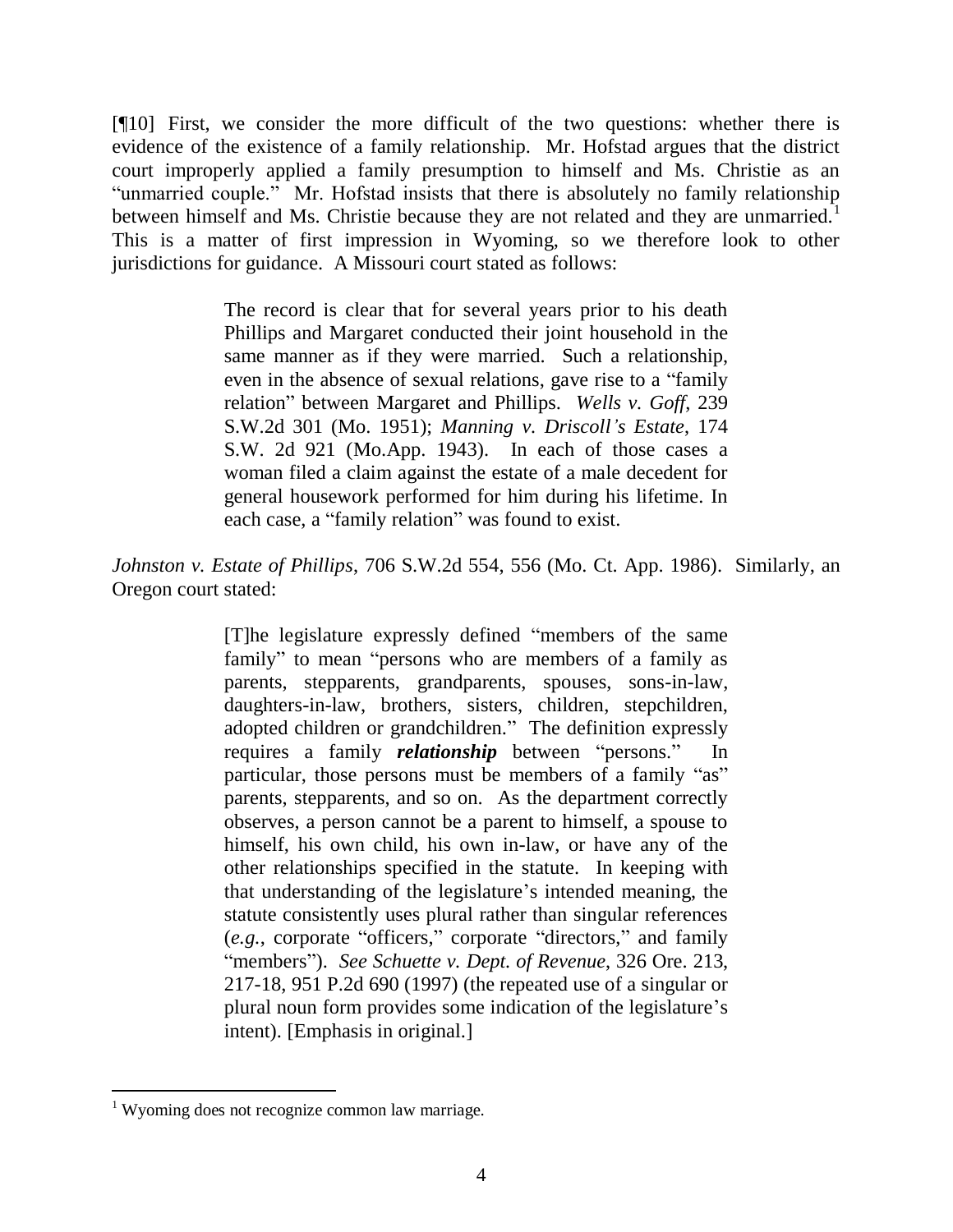Finally, as the department correctly argues, even apart from the definition provided by the legislature, the term "family" is a "quintessential example" of a collective noun- *i.e.*, a noun that most naturally refers to a collection of things or persons as a unit. *See Webster's Third New Int'l Dictionary* 444 (unabridged ed. 2002) (defining "collective": "1 a *of a word or term*: indicating a number of persons or things considered as constituting one group or aggregate *family* and *flock* are *collective* words> b *of a noun or pronoun*: singular in form but sometimes or always plural in construction *family* in "the family were proud" is a *collective*  word>"). Various dictionary definitions of the word "family" similarly denote a group of individuals with a common affiliation or ancestry.

*Empl. Dep't v. Stock Secrets, Inc*., 150 P.3d 1090, 1092 (Or. App. 2007).

[¶11] Our own statute defines "family members" as follows:

 $(x)$  "Member of the minor's family" means the minor's parent**,** stepparent, spouse, grandparent, brother, sister**,** uncle or aunt, whether of whole or half blood or by adoption[.]

Wyo. Stat. Ann. § 34-13-114 (a)(x) (LexisNexis 2009).

[¶12] Even the United States Supreme Court recognizes that "family is a much broader term" than just parents and their children. *Moore v. City of East Cleveland,* 431 U.S. 494, 543 (1977). The district court in this case echoed that sentiment when it stated in its conclusions of law that:

> Mr. Hofstad and Ms. Christie cohabited and shared an intimate relationship which resulted in the birth of two children of that relationship, and they resided together with their children at the 1120 Donegal residence, and accordingly, there was a family relationship[.]

[¶13] Although the term "family relationship" is by no means absolute, we agree with the district court and Ms. Christie that in this case, the parties do share a family relationship, largely by way of their sharing two children. Even if Mr. Hofstad and Ms. Christie are not married, nor related by blood, that they lived together on and off for approximately ten years, all the while sharing an intimate relationship which resulted in the birth of their twins is evidence that a family relationship exists. Mr. Hofstad and Ms. Christie may never consider themselves "family," having never been married; however,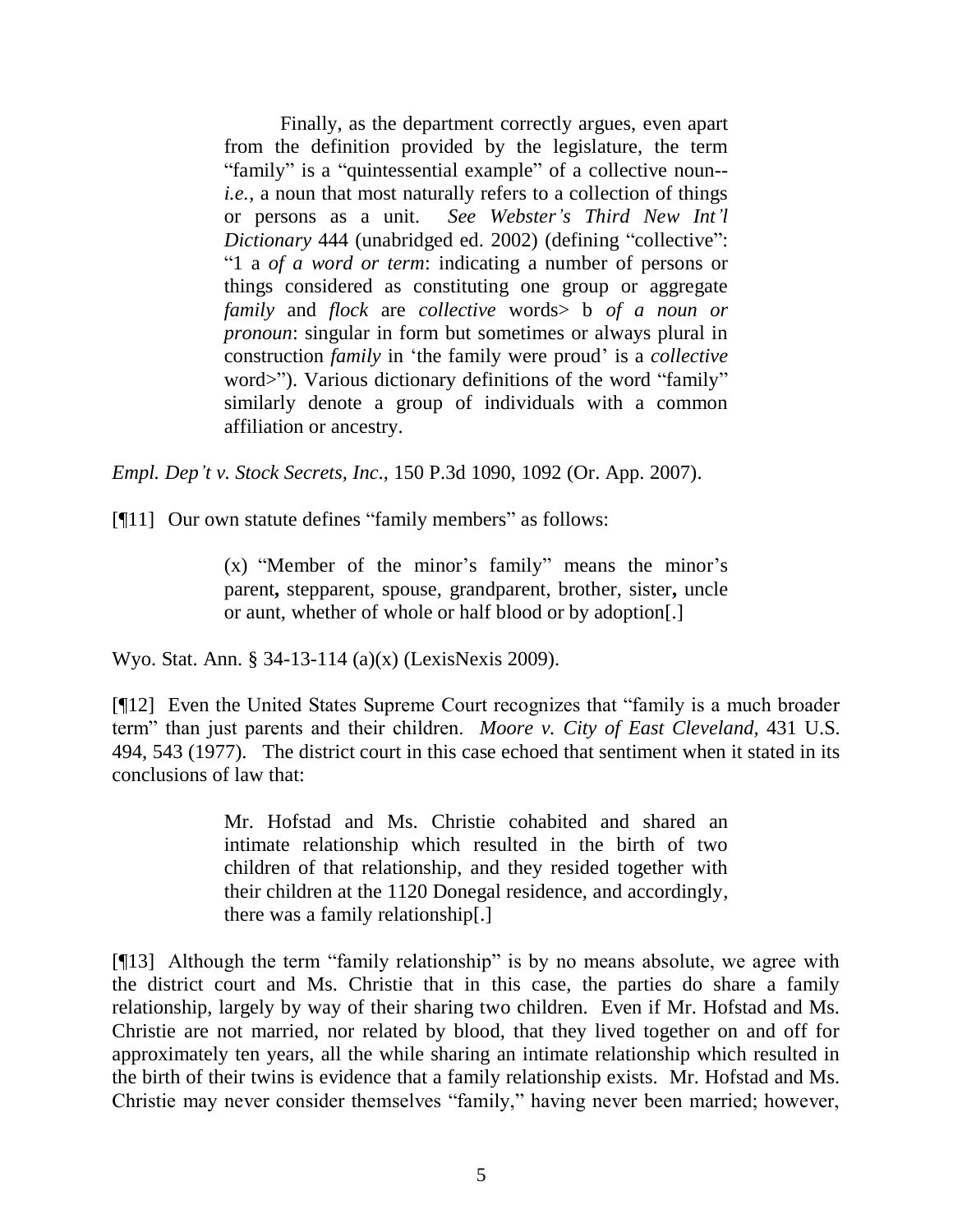their twin sons bind the four of them inextricably and forever, resulting in a family *relationship*. We disagree with Mr. Hofstad's argument that he does not share a family relationship with Ms. Christie.

[¶14] Next we turn to whether or not there was any evidence of donative intent on the part of Mr. Hofstad, who argues that not only did he not gift Ms. Christie one-half of the value of the Donegal home, but also that she should have been required to actually prove that a gift of one-half of the value of the home was given to her.

[¶15] Again, because this is an issue of first impression in Wyoming, we look to other states for direction. Other states have applied the "equal share presumption rule" to tenancies in common. In *D.M.*, the plaintiffs rebutted the general presumption of equal shares between tenants in common by demonstrating unequal contribution to equity in real property. There, the court found that this evidence created a presumption that they intended to share property in proportion to their respective contributions, and that was enough to rebut the general presumption of equal shares. *D.M.*, 885 P.2d at 97-98. The court held that if the parties intend to hold a tenancy in common in a particular proportion or if intent to determine proportion by a particular method can be discovered, this intent controls over the equal share presumption rule of cotenancy. *Id.*, at 97. Nonetheless, the court recognized that the common law presumptions concerning the respective interests of tenants in common where one contributes unequally to the purchase price are not applicable where the relationship between the parties indicates that one might have intended to make a gift to the other. *Id.*, at 97, n.7 (citing *People v. Varel*, 184 N.E. 209, 211 (Ill. 1932); *Wood v. Collins,* 812 P.2d 951, 956 (Alaska 1991)). In *Wood*, the court held that where the parties cohabitate and share an intimate relationship, it is more likely than otherwise that one party may contribute more of the acquisition or upkeep costs and still expect an equal share of the property. *Id.*, 812 P.2d at 956**.** The court in *Wood* went on to explain that the court must still find, however, that it was in fact the intent of the party making the excess contribution to confer it on the other party as a gift. *Id*., at 957**.**

[¶16] Using the rules of cotenancy, when the conveyance is taken in both names, the parties would be presumed to share equally or to share based upon the amount contributed, if the contributions were traceable (rebuttable by donative intent or a family relationship). *West v. Knowles*, 311 P.2d 689 (Wash. 1957); A. C. Freeman on Cotenancy and Partition, 172 § 105 *Presumption of Relative Interests* (2<sup>nd</sup> ed. 1886). See, e.g., *Mayo v. Jones*, 505 P.2d 157 (Wash. App. 1972); *Huls v. Huls*, 130 N.E. 2d 412 (Ohio 1954); *Williams v. Monzingo*, 16 N.W.2d 619 (Iowa 1944). Such rules of cotenancy could also result in requiring a showing of who paid various items, such as taxes, mortgage payments, or repairs. 2 Tiffany, Law of Real Property 282, § 461 (1939 and 2001 Cum. Supp.). The difficulty with the application of the rules of cotenancy is that their mechanical operation does not consider the nature of the relationship of the parties. While this may be appropriate for commercial investments, a mechanistic application of these rules will not often accurately reflect the expectations of the parties.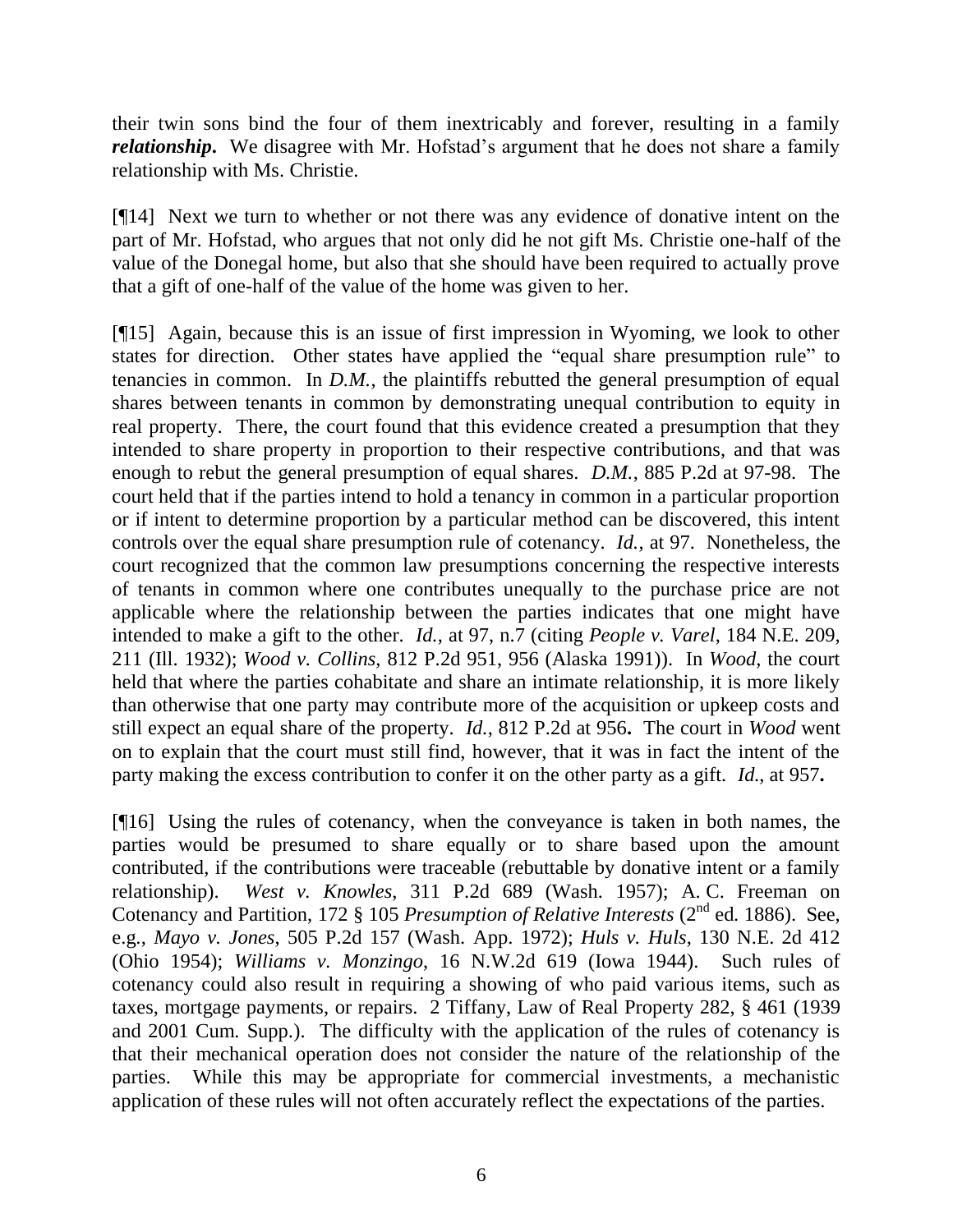[¶17] In *Beal v. Beal*, 577 P.2d 507 (Ore. 1978)*,* the Supreme Court of Oregon found that property accumulated during cohabitation should be divided by determining the express or implied intent of the parties. *Id*., at 510. There, Barbara and Raymond Beal, recently divorced, purchased property together, listing themselves as husband and wife. Both contributed to the down payment, Barbara paying \$500.00 more than Raymond. Barbara made the first monthly payment; Raymond made all subsequent payments. The parties lived together in the house and both contributed to the household. After two years, Barbara moved out. Raymond remained and made all monthly payments on the house. The court decided the property dispute should be resolved by looking at the parties' intent. Before Barbara moved out, the trial court found that the parties intended to pool their resources for their common benefit. Therefore, both parties were held to have an undivided interest in the property. *Id*. The court rejected the regular rules of cotenancy, which would have required the parties to share expenses based upon their ownership share, because these rules failed to account for the relationship between the parties. Instead, the court stated,

> We believe a division of property accumulated during a period of cohabitation must be begun by inquiring into the intent of the parties, and if an intent can be found, it should control that property distribution. While this is obviously true when the parties have executed a written agreement, it is just as true if there is no written agreement. The difference is often only the sophistication of the parties. Thus, absent an express agreement, courts should closely examine the facts in evidence to determine what the parties implicitly agreed upon. …

> …we hold that courts, when dealing with the property disputes of a man and a woman who have been living together in a nonmarital domestic relationship, should distribute the property based upon the express or implied intent of those parties.

. . . .

*Beal*, 577 P.2d at 510. We agree with *Beal* that property accumulated before separation should be divided by determining the express or implied intent of the parties. Here, the district court stated that

> Mr. Hofstad"s representation and promise that Ms. Christie would be a "co-owner" or "equal owner" of the 1120 Donegal residence, and that if they would get back together again he